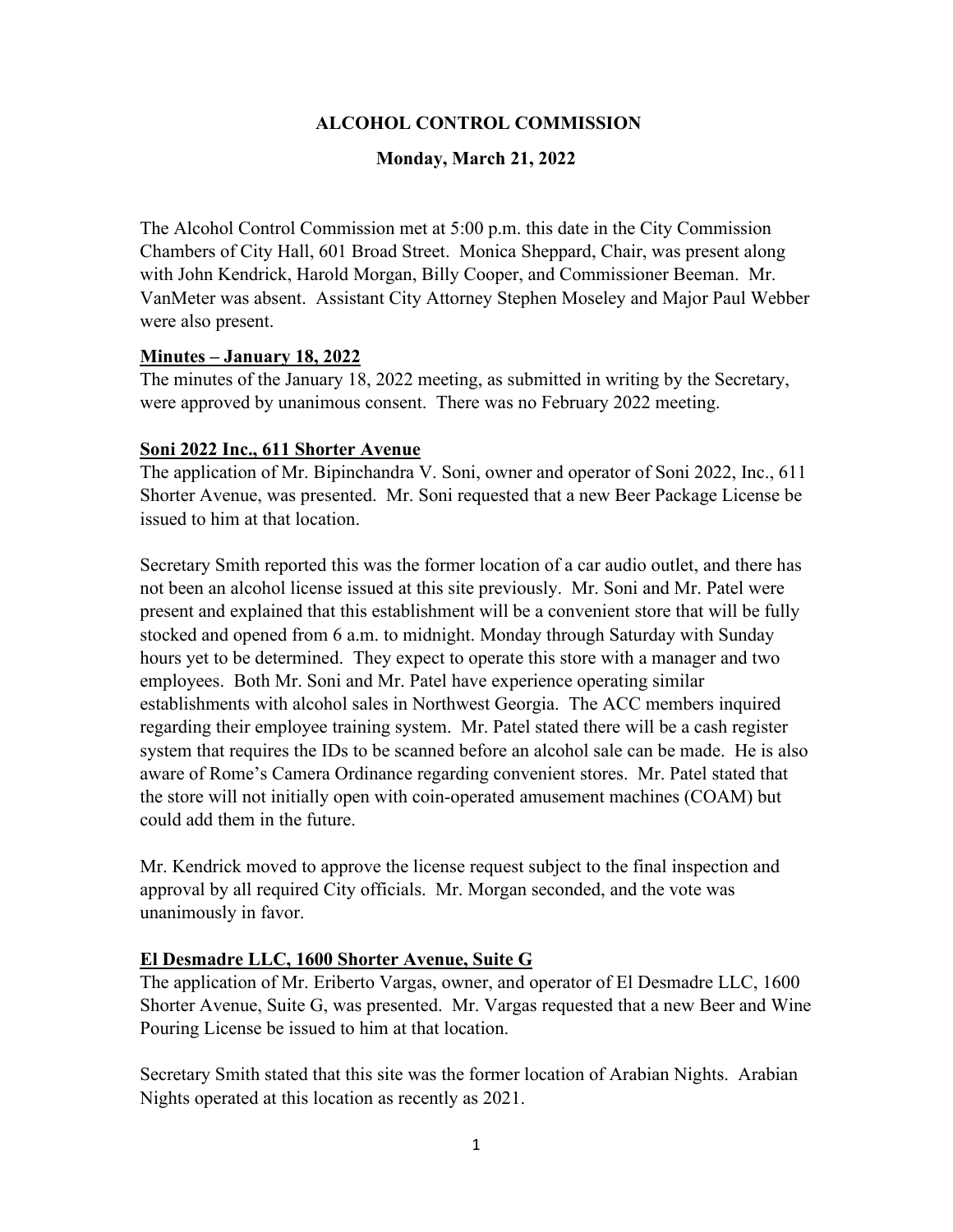Mr. Vargas stated this will be a Beer and Wine Pouring establishment and pool hall. He may add a kitchen and a restaurant at a later date, which would qualify him for liquor pouring. He plans to open from 6 p.m. to 2 a.m. each day and have seven employees.

The Alcohol Control Commission members discussed his training program and encouraged him to take advantage of some of the online training classes to help educate his employees on the proper service of alcohol. Mr. Vargas was cautioned about his need for an entertainment license for DJs and bands and that he will need prior approval for any special entertainment above and beyond normal musical entertainment and patron dancing. Mr. Vargas plans to only allow people 21 and up to enter his establishment and is aware of Rome's alcohol service card requirement and security needs.

Mr. Morgan moved to approve the pouring license request as submitted, subject to all final inspections and approvals by the appropriate City officials. Mr. Cooper seconded, and the vote was unanimously in favor.

## **Police Report**

Rome Police Major Paul Webber was present and presented the police report for the previous 60 days. Mr. Webber stated there were no specific incidents to report; however, there continues to be situations where customers have over indulged in alcohol. While there is no evidence specifically of customers being overserved, it appears that is sometimes the case. There also continues to be complaints of late-night noise in the downtown area after establishments close at 2 a.m. Rome Police officers are often needed to help clear the area at the time of bar closings.

It was suggested that Secretary Smith send a reminder notice to the affected establishments asking them to take the necessary steps to prevent the over serving of customers and to do all they can to help reduce their customers' noise at the time of closing.

## **Sidewalk Café**

There was a discussion regarding Rome's downtown sidewalk cafes. These sidewalk cafes are located on public property, and there is no lease agreement with the businesses regarding their cafes. There are requirements that establishments must meet in order to have a sidewalk café; including regulations to keep their cafes orderly and clean. There are some sidewalk cafes that are not meeting these basic standards.

Mr. Cooper instructed Secretary Smith to notify the Downtown Development Authority of the ACC's concern regarding the condition of some of the downtown sidewalk cafes. Mr. Kendrick seconded, and the vote was unanimously in favor.